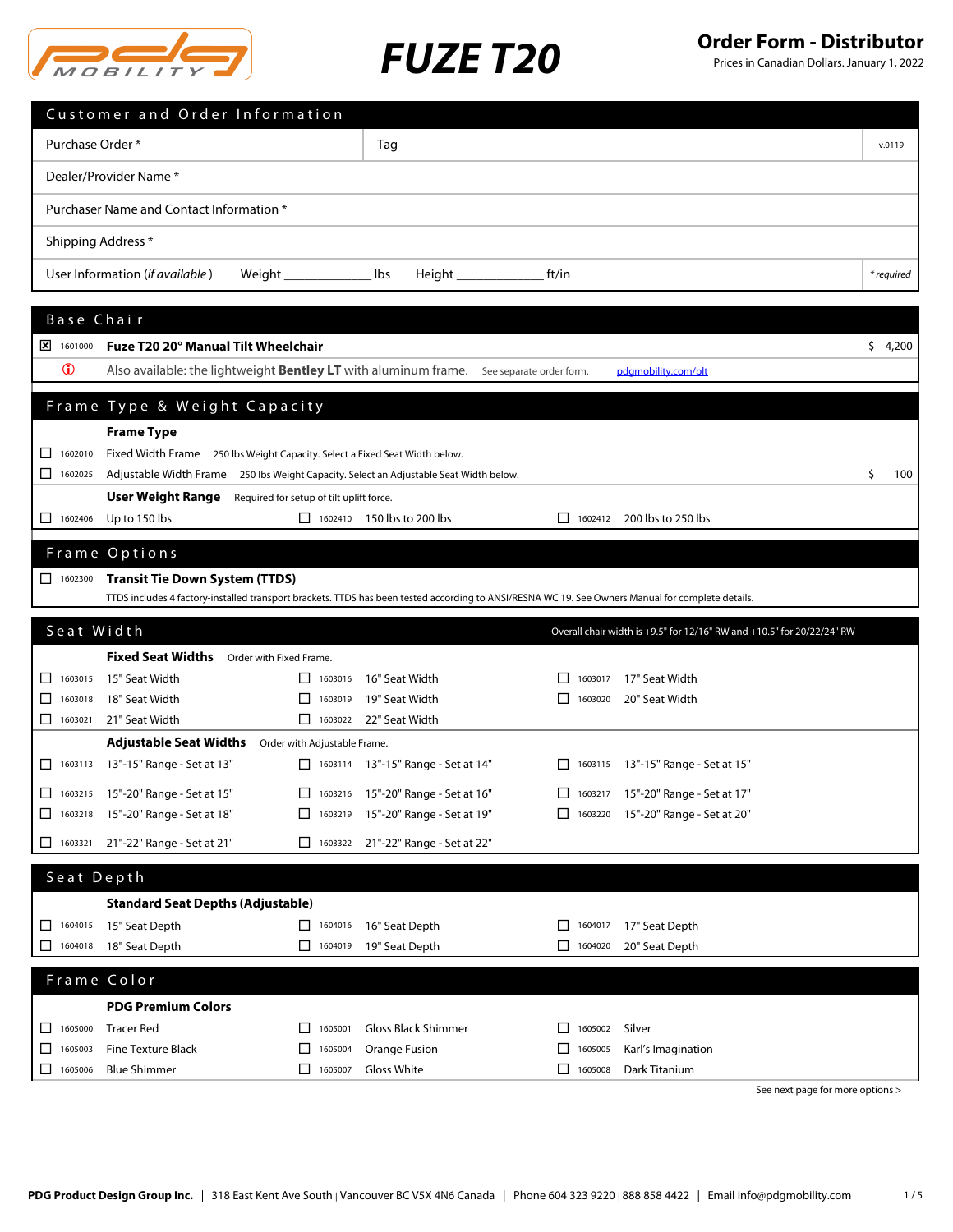

Prices in Canadian Dollars. January 1, 2022

| 1605009<br>$\Box$                                                         | Geyser Green<br>$\Box$<br>1605010<br>Lollypop Blue                                                                        | 1605011<br>Lollypop Red<br>ΙI                                                                                                                            |    |     |
|---------------------------------------------------------------------------|---------------------------------------------------------------------------------------------------------------------------|----------------------------------------------------------------------------------------------------------------------------------------------------------|----|-----|
| 1605012<br>$\Box$                                                         | <b>Bubble Gum Pink</b><br>$\Box$ 1605013<br>Berry Purple                                                                  | Daffodil Yellow<br>1605014<br>П                                                                                                                          |    |     |
| $\Box$<br>1605200                                                         | <b>Custom Color</b> Contact PDG for specifications.                                                                       |                                                                                                                                                          | \$ | 300 |
|                                                                           |                                                                                                                           |                                                                                                                                                          |    |     |
| Armrests                                                                  |                                                                                                                           |                                                                                                                                                          |    |     |
| 1606000                                                                   | <b>No Armrests</b>                                                                                                        |                                                                                                                                                          |    |     |
|                                                                           |                                                                                                                           |                                                                                                                                                          |    |     |
|                                                                           | Single Post Height Adjustable Armrests 8"-11" not compatible with 22" and 24" Rear Wheels.                                |                                                                                                                                                          | Ś. | 295 |
| 1606111<br>□                                                              | $8" - 11"$<br>$\Box$ 1606114 10"-14"                                                                                      |                                                                                                                                                          |    |     |
| ◻<br>1606100                                                              | Single Post Fixed Height Armrests (12") Full Length Armpad only.                                                          |                                                                                                                                                          |    |     |
|                                                                           | Armrest Height If provided, Armrests will be set to this height by PDG. If left blank, the default setting will be used.  |                                                                                                                                                          |    |     |
|                                                                           | Seat Pan to top of Armrest:<br>Does not include height of Armpad<br>>                                                     |                                                                                                                                                          |    |     |
|                                                                           | <b>Locking Flip-up Armrests</b> Not recommended for users with excessive strength or tone.                                |                                                                                                                                                          | \$ | 295 |
|                                                                           | Not compatible with Fold Down Back, Clothing Guards, Back Upholstery. Available with Full Length and Desk Length Armpads. |                                                                                                                                                          |    |     |
| 1606310<br>□                                                              | Set at 10"<br>$\Box$ 1606311 Set at 11"                                                                                   | $\Box$ 1606312 Set at 12"                                                                                                                                |    |     |
| □<br>1606313                                                              | $\Box$ 1606314 Set at 14"<br>Set at 13"                                                                                   |                                                                                                                                                          |    |     |
|                                                                           |                                                                                                                           |                                                                                                                                                          |    |     |
| Armpads                                                                   |                                                                                                                           |                                                                                                                                                          |    |     |
|                                                                           | <b>Regular Armpads</b>                                                                                                    |                                                                                                                                                          |    |     |
| $\Box$ 1607100                                                            | Desk Length - 2" x 10"<br>1607101<br>Full Length - 2" x 14"                                                               |                                                                                                                                                          |    |     |
|                                                                           | <b>Waterfall Armpads</b>                                                                                                  |                                                                                                                                                          | \$ | 115 |
| 1607105                                                                   | Desk Length - 2" x 10"<br>□ 1607106 Full Length - 2" x 14"                                                                |                                                                                                                                                          |    |     |
|                                                                           | Wide Armpads May interfere with wheels in some tilt configurations.                                                       |                                                                                                                                                          | \$ | 200 |
| $\Box$ 1607110                                                            | Desk Length - 3" x 10"<br>□ 1607111 Full Length - 3" x 12"                                                                |                                                                                                                                                          |    |     |
|                                                                           | Gel Armpads May interfere with wheels in some tilt configurations.                                                        |                                                                                                                                                          | \$ | 135 |
| $\begin{array}{ c c c c c } \hline \quad 1607120 \end{array}$             | Full Length - 2" x 12"<br>□ 1607121 Full Length - 3.5" x 12"                                                              |                                                                                                                                                          |    |     |
|                                                                           | <b>Contour Arm Trough with Hand Pad</b> May interfere with wheels in some tilt configurations.                            |                                                                                                                                                          | \$ | 125 |
| $\Box$ 1607130                                                            | Right (4.5" x 18")<br>Left (4.5" x 18")<br>$\Box$ 1607131                                                                 |                                                                                                                                                          |    |     |
|                                                                           |                                                                                                                           |                                                                                                                                                          |    |     |
|                                                                           | Armrest Options                                                                                                           |                                                                                                                                                          |    |     |
| 1607210                                                                   |                                                                                                                           | Armrest Wideners Move Armrests outward by 1" on each side. Do not increase seat size. May cause tilt interference at lower seat heights and seat depths. | \$ | 195 |
|                                                                           |                                                                                                                           |                                                                                                                                                          |    |     |
| Seat Pan                                                                  |                                                                                                                           |                                                                                                                                                          |    |     |
| $\begin{array}{ c c c c c } \hline \quad & 1608000 \\ \hline \end{array}$ | <b>No Seat Pan</b>                                                                                                        |                                                                                                                                                          |    |     |
| $\Box$ 1608001                                                            | <b>Solid Aluminum Seat Pan</b>                                                                                            |                                                                                                                                                          | \$ | 135 |
|                                                                           |                                                                                                                           |                                                                                                                                                          |    |     |
|                                                                           | Seat Height                                                                                                               |                                                                                                                                                          |    |     |
| Don't<br>➤                                                                | Select desired Seat-to-Floor Height STF Height is adjustable.                                                             |                                                                                                                                                          |    |     |
| forget                                                                    | 5" Casters                                                                                                                | 6" Casters & 6" Forks                                                                                                                                    |    |     |
|                                                                           | 15"<br>13"<br>14"<br>16"<br>17"<br>18"<br>19"<br><b>RW</b><br><b>RW</b>                                                   | 15"<br>13"<br>14"<br>16"<br>17"<br>18"<br>19"                                                                                                            |    |     |
|                                                                           | 12"<br>12"<br>$\Box$                                                                                                      |                                                                                                                                                          |    |     |
|                                                                           | 16"<br>16"<br>$\Box$<br>$\Box$<br>$\Box$                                                                                  | $\Box$<br>$\Box$                                                                                                                                         |    |     |
|                                                                           | 20"<br>20"<br>□<br>$\Box$<br>$\Box$<br>$\Box$<br>□                                                                        | $\Box$<br>□<br>$\Box$<br>□                                                                                                                               |    |     |
|                                                                           | 22"<br>$\Box$<br>$\Box$<br>22"<br>$\Box$<br>$\Box$<br>24"<br>24"<br>$\Box$<br>□<br>0                                      | $\Box$<br>$\Box$<br>$\Box$<br>$\Box$<br>$\Box$<br>$\Box$<br>□<br>$\Box$<br>$\Box$                                                                        |    |     |
|                                                                           |                                                                                                                           |                                                                                                                                                          |    |     |
|                                                                           | 6" Casters & 8" Forks                                                                                                     | 8" Casters & 8" Forks                                                                                                                                    |    |     |
|                                                                           | 15"<br>16"<br>13"<br>14"<br>17"<br>18"<br>19"<br><b>RW</b><br><b>RW</b>                                                   | 15"<br>16"<br>13"<br>14"<br>17"<br>18"<br>19"                                                                                                            |    |     |
|                                                                           | 12"<br>12"<br>16"<br>16"                                                                                                  |                                                                                                                                                          |    |     |
|                                                                           | 0<br>20"<br>20"<br>$\Box$<br>$\Box$<br>$\Box$                                                                             | $\Box$<br>$\Box$                                                                                                                                         |    |     |
|                                                                           | 22"<br>22"<br>$\Box$<br>$\Box$<br>$\Box$<br>□                                                                             | $\Box$<br>$\Box$<br>□                                                                                                                                    |    |     |
|                                                                           | 24"<br>$\Box$<br>$\Box$<br>24"<br>$\Box$<br>$\Box$<br>$\Box$                                                              | $\Box$<br>$\Box$<br>$\Box$<br>$\Box$                                                                                                                     |    |     |
|                                                                           |                                                                                                                           |                                                                                                                                                          |    |     |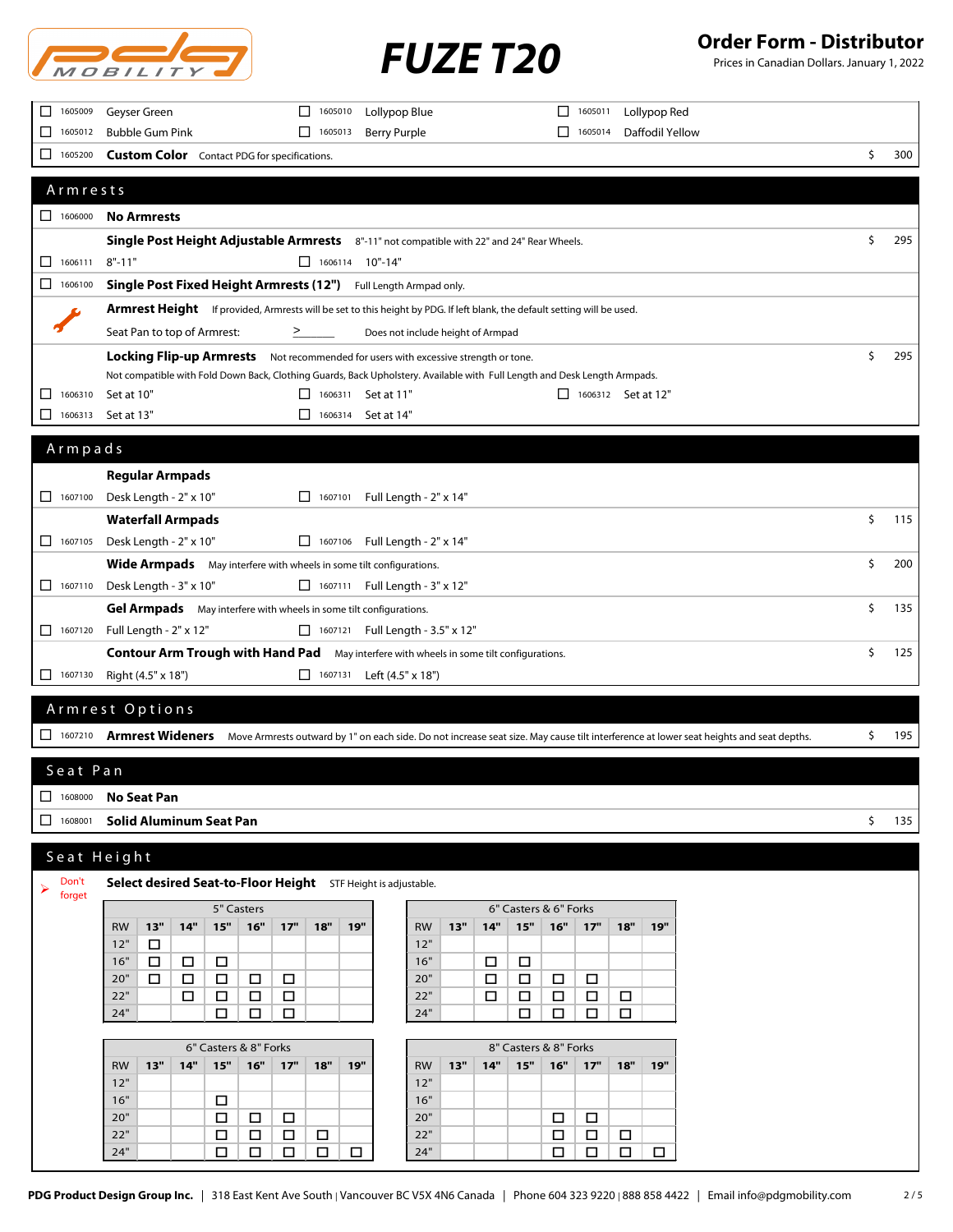



Prices in Canadian Dollars. January 1, 2022

| Casters                                                         |                                                                                                                                                          |                    |                                                                |         |                                                                 |           |
|-----------------------------------------------------------------|----------------------------------------------------------------------------------------------------------------------------------------------------------|--------------------|----------------------------------------------------------------|---------|-----------------------------------------------------------------|-----------|
|                                                                 | <b>Urethane Casters</b>                                                                                                                                  |                    |                                                                |         |                                                                 |           |
| 1611051<br>◻                                                    | 5" x 1.25" Caster size                                                                                                                                   | П.                 | 1611061 6" x 1.25" Caster size                                 | П       | 1611081 8" x 1.25" Caster size                                  |           |
| □<br>1611063                                                    | 6" x 1.50" Caster size                                                                                                                                   |                    |                                                                |         |                                                                 | \$<br>85  |
| □<br>1611084                                                    | 8" x 2.00" Caster size                                                                                                                                   |                    |                                                                |         |                                                                 | \$<br>135 |
|                                                                 | <b>Pneumatic Casters</b>                                                                                                                                 |                    |                                                                |         |                                                                 |           |
| 1611161<br>⊔                                                    | 6" x 1.25" Caster size                                                                                                                                   |                    |                                                                |         |                                                                 | \$<br>110 |
| □<br>1611181                                                    | 8" x 1.25" Caster size                                                                                                                                   |                    |                                                                |         |                                                                 | \$<br>120 |
| □<br>1611184                                                    | 8" x 2.00" Caster size                                                                                                                                   |                    |                                                                |         |                                                                 | \$<br>150 |
|                                                                 | Rear Wheels                                                                                                                                              |                    |                                                                |         |                                                                 |           |
|                                                                 | <b>Composite Wheels</b>                                                                                                                                  |                    |                                                                |         |                                                                 |           |
| 1612012<br>ப                                                    | 12" Wheel size                                                                                                                                           | 1612016            | 16" Wheel size                                                 | 1612020 | 20" Wheel size                                                  |           |
| $\Box$ 1612022                                                  | 22" Wheel size                                                                                                                                           | 1612024            | 24" Wheel size                                                 |         |                                                                 |           |
|                                                                 | <b>Spoke Wheels</b>                                                                                                                                      |                    |                                                                |         |                                                                 | \$<br>75  |
| 1612120<br>□                                                    | 20" Wheel size                                                                                                                                           |                    | $\Box$ 1612122 22" Wheel size                                  | 1612124 | 24" Wheel size                                                  |           |
| 1612224                                                         | 24" Heavy Duty Spoke Wheels                                                                                                                              |                    |                                                                |         |                                                                 | \$<br>350 |
|                                                                 | Rear Wheel Position Indicate Rear Wheel positioning preference. If left blank, the default setting will be used.                                         |                    |                                                                |         |                                                                 |           |
|                                                                 | In the interest of maintaining chair stabily and avoiding interferance with other chair functions, PDG may not be able to accommodate stated preference. |                    |                                                                |         |                                                                 |           |
| 1612401<br>$\Box$                                               | Rear More stable                                                                                                                                         | $\Box$ 1612402 Mid |                                                                |         | 1612403 Front Less stable                                       |           |
| Axle Type                                                       |                                                                                                                                                          |                    |                                                                |         |                                                                 |           |
| $\begin{array}{ c c c c c } \hline \quad 1613000 \end{array}$   | <b>Quick Release Rear Axles</b>                                                                                                                          |                    |                                                                |         |                                                                 |           |
|                                                                 | <b>Fixed Rear Axles</b>                                                                                                                                  |                    |                                                                |         |                                                                 |           |
| ◻<br>1613010                                                    |                                                                                                                                                          |                    |                                                                |         |                                                                 |           |
|                                                                 |                                                                                                                                                          |                    |                                                                |         |                                                                 |           |
| Rear Tires                                                      |                                                                                                                                                          |                    |                                                                |         |                                                                 |           |
| 1614000                                                         | <b>Urethane Tires</b>                                                                                                                                    |                    |                                                                |         |                                                                 |           |
| ◻<br>1614010                                                    | <b>Pneumatic Tires</b>                                                                                                                                   |                    | May result in a finished Seat Height 1/2" greater than stated. |         |                                                                 | \$<br>60  |
| □<br>1614020                                                    | Pneumatic Tires with Flat-Free Inserts May result in a finished Seat Height 1/2" greater than stated. Not available with Spoke Wheels.                   |                    |                                                                |         |                                                                 | \$<br>95  |
|                                                                 |                                                                                                                                                          |                    |                                                                |         |                                                                 |           |
| Handrims                                                        |                                                                                                                                                          |                    |                                                                |         | Handrims are available only with 20", 22", and 24" Rear Wheels. |           |
| $\begin{array}{ c c c c c } \hline \quad & 1615000 \end{array}$ | <b>No Handrims</b>                                                                                                                                       |                    |                                                                |         |                                                                 |           |
| $\Box$ 1615010                                                  | <b>Standard Handrims</b>                                                                                                                                 |                    |                                                                |         |                                                                 |           |
| 1615020                                                         | <b>Plastic Coated Handrims</b>                                                                                                                           |                    |                                                                |         |                                                                 | \$<br>150 |
|                                                                 | Wheel Locks & Brakes                                                                                                                                     |                    |                                                                |         |                                                                 |           |
|                                                                 |                                                                                                                                                          |                    |                                                                |         |                                                                 |           |
| 1616010<br>ப                                                    | <b>User Wheel Locks</b><br>Push to Lock                                                                                                                  |                    | $\Box$ 1616020 Pull to Lock                                    |         |                                                                 |           |
| 1616030<br>ப                                                    |                                                                                                                                                          |                    |                                                                |         |                                                                 | \$<br>85  |
| 1616040                                                         | Attendant Wheel Locks (Push to Lock) Not compatible with Drum Brakes, Wheel Lock Extensions.                                                             |                    |                                                                |         |                                                                 |           |
| ◻<br>ப<br>1616300                                               | <b>User &amp; Attendant Wheel Locks</b>                                                                                                                  |                    |                                                                |         |                                                                 | \$<br>125 |
|                                                                 | Drum Brakes Dual trigger activation (right/left side activated independently). Available with 20" Rear Wheels only.                                      |                    |                                                                |         |                                                                 | \$<br>895 |
|                                                                 | Wheel Lock Options                                                                                                                                       |                    |                                                                |         |                                                                 |           |
| $\Box$ 1616100                                                  | <b>Wheel Lock Extensions</b>                                                                                                                             |                    | Not compatible with Attendant Wheel Lock.                      |         |                                                                 | \$<br>60  |
|                                                                 |                                                                                                                                                          |                    |                                                                |         |                                                                 |           |
| $\frac{1}{2}$ 1617010                                           | Anti-Tippers<br>Rear Anti-Tippers Required Safety Option.                                                                                                |                    |                                                                |         |                                                                 | \$<br>75  |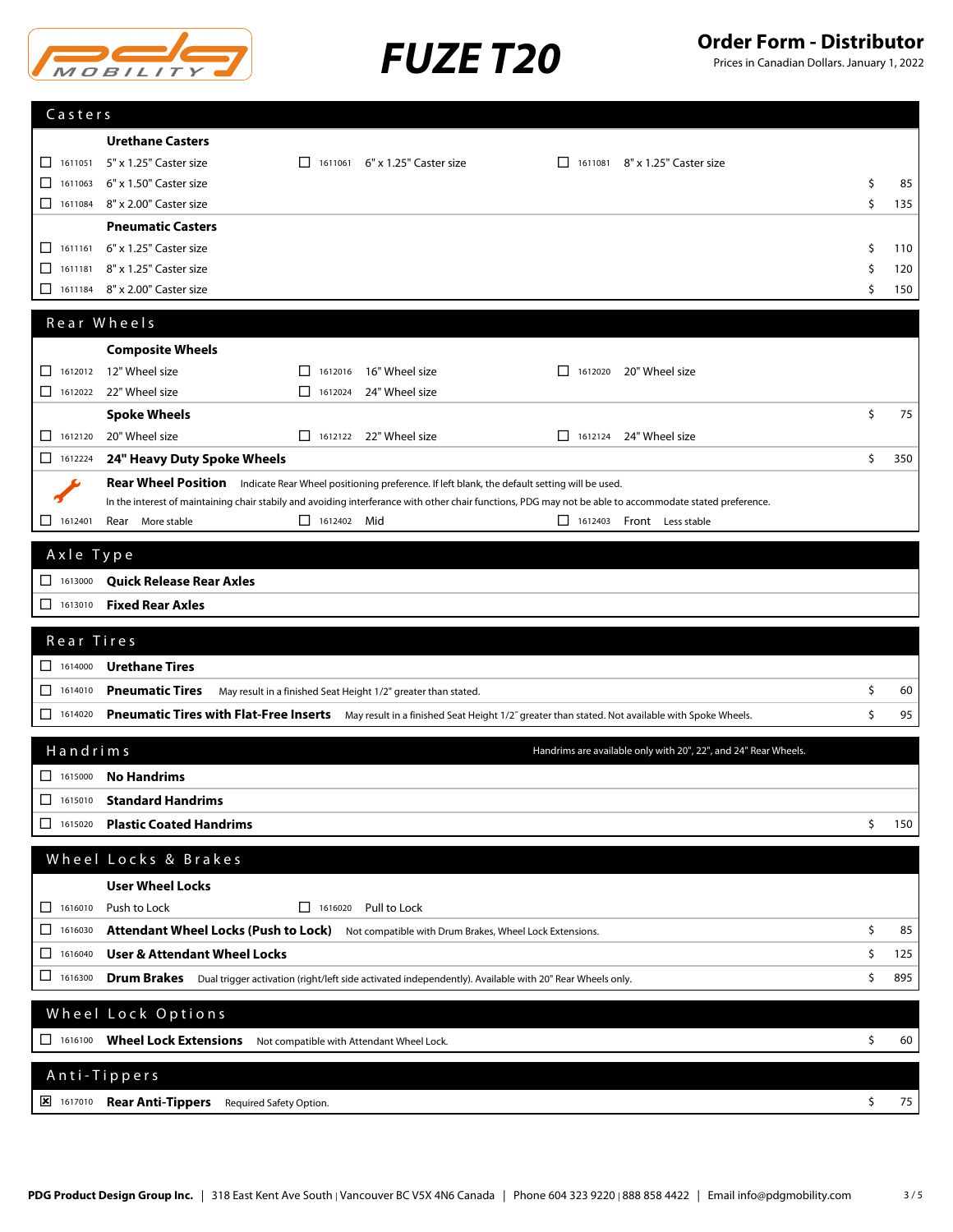

Prices in Canadian Dollars. January 1, 2022

| Back Posts              |                                                                                                                                                     |           |
|-------------------------|-----------------------------------------------------------------------------------------------------------------------------------------------------|-----------|
|                         | <b>Back Post Style</b>                                                                                                                              |           |
| 1618100<br>□            | Push Bar Back<br>Cane Handle Back Not compatible with Headrest Mounting Plate.<br>$\Box$ 1618105                                                    |           |
|                         | <b>Back Post Type</b>                                                                                                                               |           |
| 1618200<br>ப            | Straight<br>$\Box$ 1618205 8° Bend                                                                                                                  |           |
|                         | <b>Back Post Height</b> Measured from the Seat Pan to the Handle.                                                                                   |           |
| □<br>1618420            | Short (17")<br>$\Box$ 1618425 Tall (23")                                                                                                            |           |
|                         | <b>Seat to Back Angle</b>                                                                                                                           |           |
| 1619090<br>⊔            | Set at 90°<br>П.<br>1619096<br>Set at 96°<br>1619102<br>Set at 102°                                                                                 |           |
| ப<br>1619108            | $\Box$ 1619114<br>Set at 108°<br>Set at 114°<br>$\mathsf{L}$<br>1619120<br>Set at 120°                                                              |           |
|                         |                                                                                                                                                     |           |
|                         | Back Options                                                                                                                                        |           |
|                         | Angle/Height Adjustable Push Bar Handle Not compatible with Headrest Mounting Plate or Cane Handle Back.                                            | \$<br>150 |
| 1619010<br>ப            | $\Box$ 1619011<br><b>Button on Outside</b><br><b>Button on Inside</b>                                                                               |           |
| 1619050<br>ப            | Removable Cane Handle Push Bar Not compatible with Push Bar Back.                                                                                   | \$<br>140 |
| □<br>1619212            | Headrest Mounting Plate Not compatible with Angle/Height Adjustable Push Bar, Cane Handle Back. Not required if mounting to a solid Back.           | \$<br>95  |
| 1619220<br>⊔            | <b>Fold Down Back</b><br>$\Box$ 1619221<br><b>Non-Folding Back</b>                                                                                  |           |
|                         |                                                                                                                                                     |           |
|                         | Back Upholstery                                                                                                                                     |           |
| $\Box$ 1620000          | <b>No Back Upholstery</b>                                                                                                                           |           |
|                         | <b>Standard Upholstery</b><br>Not available with Cane Handle Back.                                                                                  | \$<br>265 |
| □<br>1620418            | Short (18" Height)<br>1620421<br>Regular (21" Height)                                                                                               |           |
| □<br>1620450            | Tension Adjustable Upholstery Height of Upholstery is 16". Not available with Cane Handle Back.                                                     | Ŝ.<br>365 |
|                         | Position of Upholstery Select the desired position of the top of the Upholstery relative to the Seat Pan.                                           |           |
|                         | 17" Back Post<br>23" Back Post                                                                                                                      |           |
|                         | 17"<br>18"<br>20"<br>22"<br>23"<br>24"<br>25"<br>17"<br>18"<br>19"<br>20"<br>21"<br>22"<br>23"<br>24"<br><b>Style</b><br>19"<br>21"<br><b>Style</b> | 25"       |
|                         | Short<br>Short<br>□<br>□<br>□<br>□<br>□<br>□<br>□<br>□<br>Regular<br>$\Box$<br>□<br>□                                                               |           |
|                         | □<br>Tension Adj<br>□<br>□<br>□                                                                                                                     |           |
|                         |                                                                                                                                                     |           |
|                         | Tilt Activation                                                                                                                                     |           |
|                         | Attendant Tilt only<br>Select trigger mounting location below.                                                                                      |           |
| ப<br>1623011            | <b>Right Back Post</b><br>1623012 Left Back Post                                                                                                    |           |
|                         |                                                                                                                                                     |           |
|                         | Front Rigging                                                                                                                                       |           |
| $\Box$ 1625000          | $\Box$ 1625001<br><b>Sector Blocks only</b><br><b>No Front Rigging</b>                                                                              |           |
|                         | Easy-Out™ Front Rigging<br>Effortless insertion and removal. No Hanger Bracket remains on frame. pdgmobility.com/easy-out                           |           |
| 1625410<br>ப            | Fixed 70°                                                                                                                                           | \$<br>95  |
| 1625420<br>ப            | Universal Angle Adjustable (0°-110°)<br>Set at angle: $>$<br>(use increments of 10°)                                                                | 295<br>\$ |
|                         | Adjust angle by loosening one bolt. Tool-free leg-length adjustment. Front Rigging can interfere with casters in the 90-110° settings.              |           |
|                         | <b>Swing Away Front Rigging</b> Legacy Design. Not compatible with Easy-Out.                                                                        |           |
| ⊔<br>1625140            | Swing Away 70°                                                                                                                                      |           |
| ப<br>1625160            | Swing Away 90° Includes 11"-16" Extension Tubes. Not compatible with 8" Casters.                                                                    | \$<br>75  |
| 1625200<br>⊔            | Swing Away Elevating Legrests Includes Calf Pads.                                                                                                   | 375<br>S  |
| 1625300<br>$\mathsf{L}$ | 1" Offset Hangers for Swing Away                                                                                                                    | \$<br>75  |
| ⊔<br>1625110            | <b>Standard Plug In 70° Front Rigging</b><br>Legacy Design. Not compatible with Easy-Out.                                                           |           |